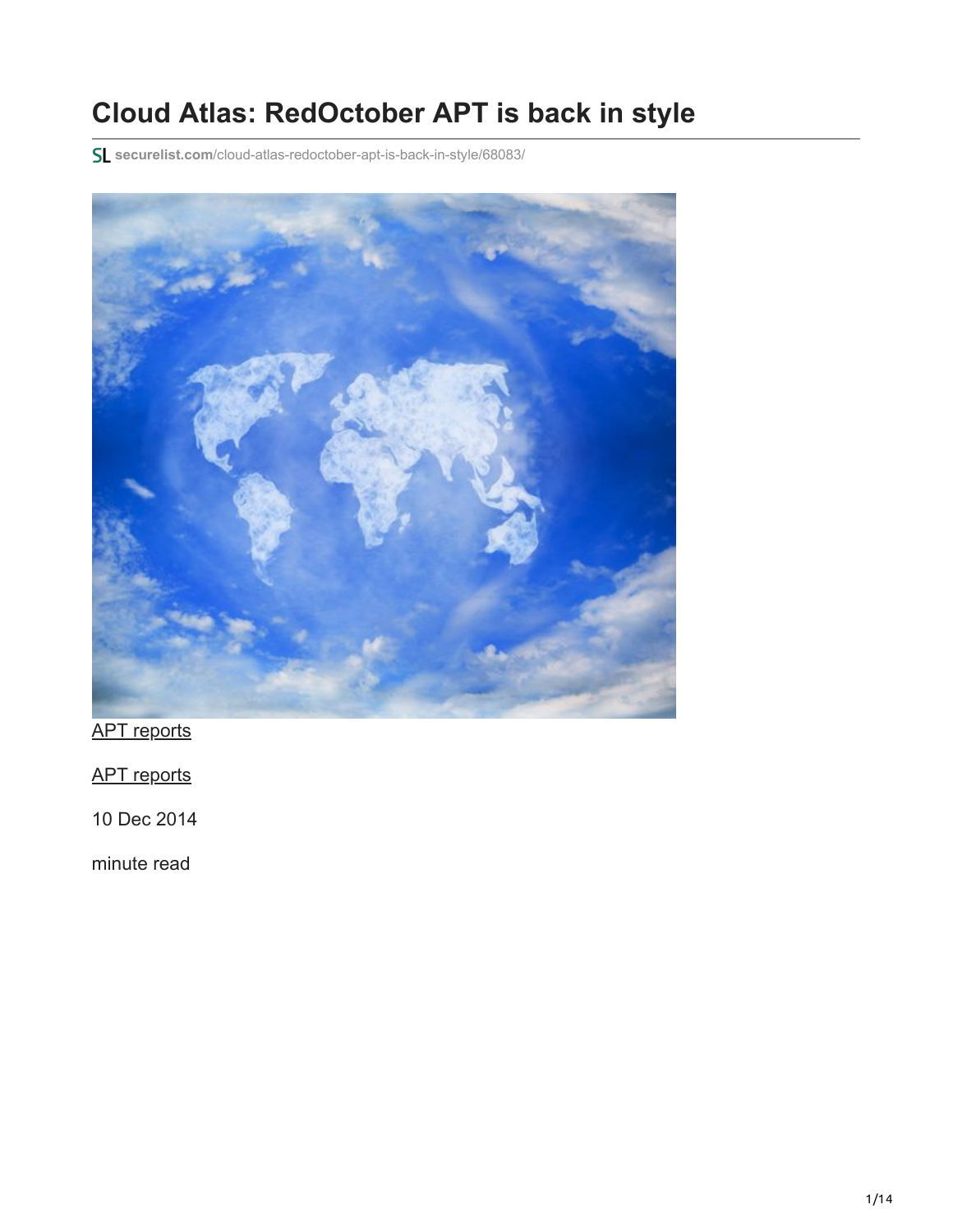

Authors



Two years ago, we published our [research into RedOctober](https://securelist.com/red-october-diplomatic-cyber-attacks-investigation/36740/), a complex cyber-espionage operation targeting diplomatic embassies worldwide. We named it RedOctober because we started this investigation in October 2012, an unusually hot month.

After our announcement in January 2013, the RedOctober operation was promptly shut down and the network of C&Cs was dismantled. As usually happens with these big operations, considering the huge investment and number of resources behind it, they don't just "go away" forever. Normally, the group goes underground for a few months, redesigns the tools and the malware and resume operations.

See:

• [RedOctober Part 1](https://securelist.com/the-red-october-campaign/57647/)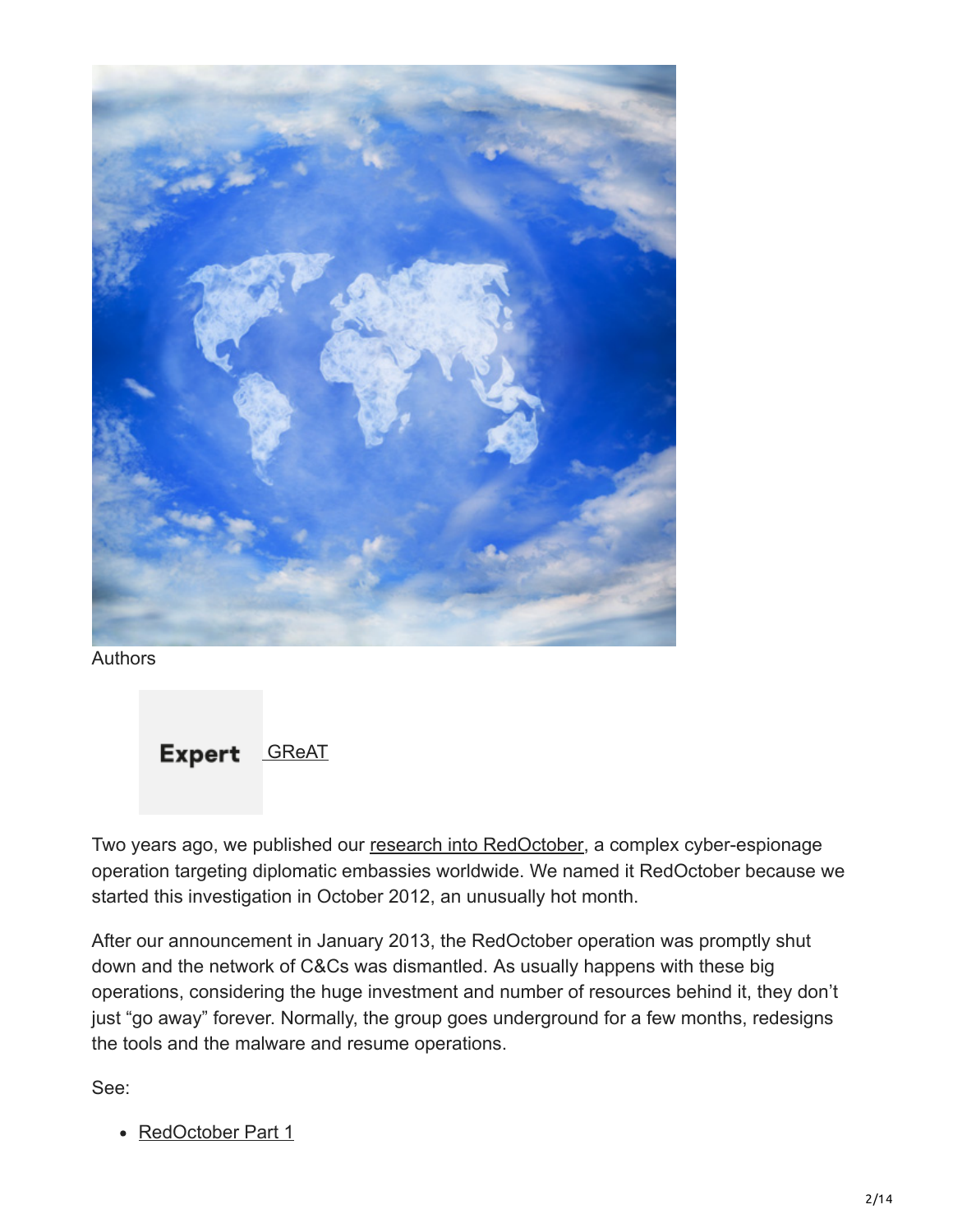• [RedOctober Part 2](https://securelist.com/red-october-part-two-the-modules/57645/)

Since January 2013, we've been on the lookout for a possible RedOctober comeback. One possible hit was triggered when we observed [Mevade,](http://en.wikipedia.org/wiki/Mevade_Botnet) an unusual piece of malware that appeared late in 2013. The Mevade C&C name styles as well as some other technical similarities indicated a connection to RedOctober, but the link was weak. It wasn't until August 2014 that we observed something which made us wonder if RedOctober is back for good.

## **Meet Cloud Atlas**

[In August 2014, some of our users observed targeted attacks with a variation of CVE-2012-](http://www.cve.mitre.org/cgi-bin/cvename.cgi?name=CVE-2012-0158) 0158 and an unusual set of malware. We did a quick analysis of the malware and it immediately stood out because of certain unusual things that are not very common in the APT world.

Some of the filenames used in the attacks included:

- FT Ukraine Russia's new art of war.doc
- Катастрофа малайзийского лайнера.doc
- Diplomatic Car for Sale.doc
- МВКСИ.doc
- Organigrama Gobierno Rusia.doc
- Фото.doc
- Информационное письмо.doc
- Форма заявки (25-26.09.14).doc
- Информационное письмо.doc
- Письмо Руководителям.doc
- Прилож.doc
- Car for sale.doc
- Af-Pak and Central Asia's security issues.doc

At least one of them immediately reminded us of **RedOctober**, which used a very similarly named spearphish: "Diplomatic Car for Sale.doc". As we started digging into the operation, more details emerged which supported this theory.

Perhaps the most unusual fact was that the Microsoft Office exploit didn't directly write a Windows PE backdoor on disk. Instead, it writes an encrypted Visual Basic Script and runs it.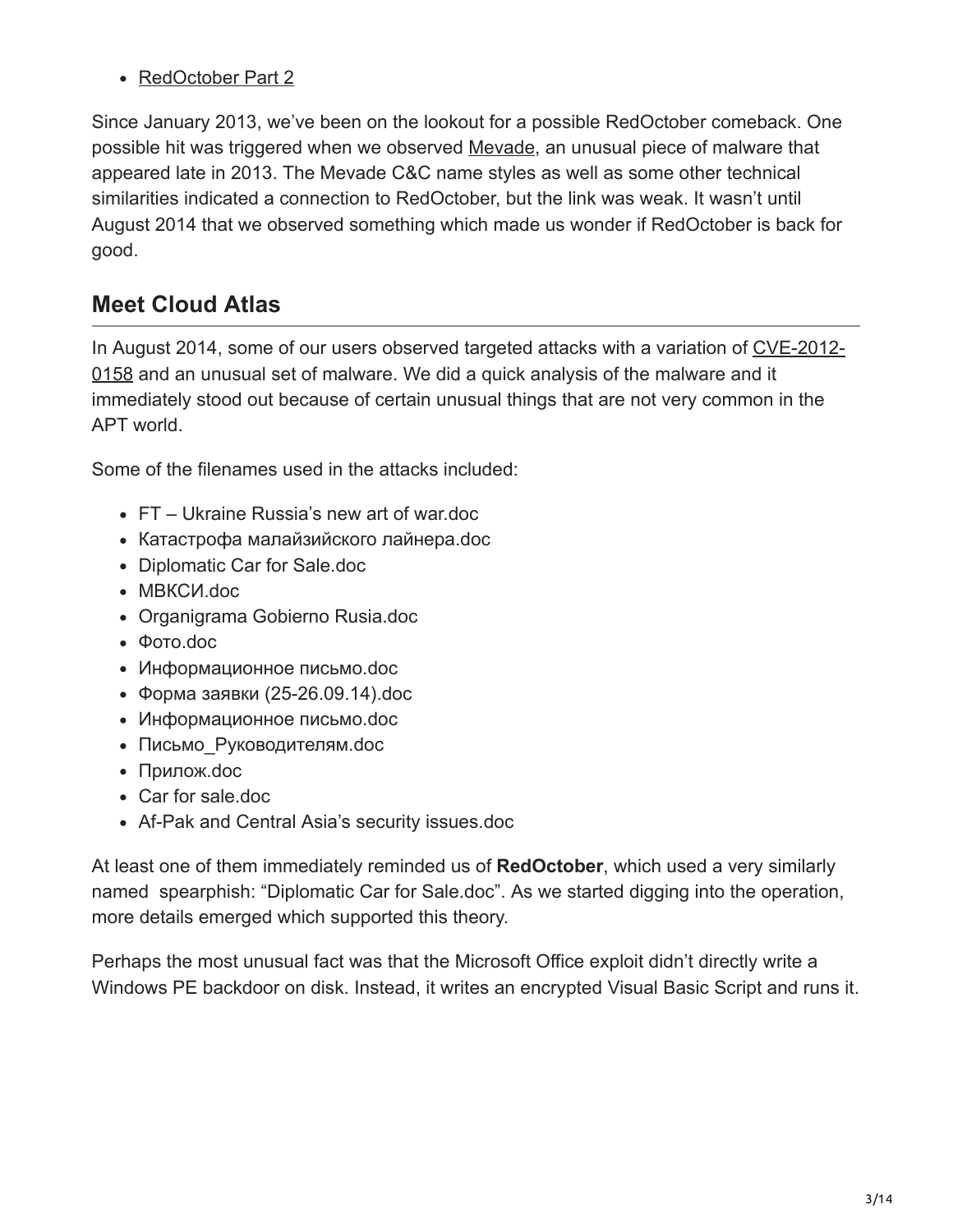```
On Error Resume Next
c="zhtjgoegibedgdaddedgggabw~|xdcdfmzgdeghhdcedchhbdlcahffgg`aeghabgbddeffcggbedfded
b="CE77CF50828D8554DA11B4472C2FE0C63DEFC4752CC894F22B9CBF741AAC59D67FD64F674120D9F918
k="4653677526454741507477218126346485477588344583288413687607518721274"
n="ctfmonrn.dll"
nn="previliges"
v="borup"
Set objWMIService = GetObject("winmgmts:{impersonationLevel=impersonate}!\root\cimv2'
Set colFiles = objWMIService.ExecQuery(Replace( LCase("Select * from CIM_DataFile whe
set WshShell = WScript.CreateObject("WScript.Shell")
Set fso = CreateObject("Scripting.FileSystemObject")
Set objReg=GetObject( "winmgmts:{impersonationLevel=impersonate}!root\default:StdRegF
Const HCU = &H80000001
Dim p(4)p(\theta) = "%WinDir%"
p(1) = "%APPDATA%"
p(2) = "%ALLUSERSPROFILE%"
p(3) = "%CommonProgramFiles%"
p(4) = "%USERPROFILE%"
c = Crypt(c, k)
```
#### *Cloud Atlas exploit payload – VBScript*

This VBScript drops a pair of files on disk – a loader and an encrypted payload. The loader appears to be different every time and internal strings indicate it is "polymorphically" generated. The payload is always encrypted with a unique key, making it impossible to decrypt unless the DLL is available.

We observed several different spear-phishing documents that drop uniquely named payloads. For instance, the "**qPd0aKJu.vbs**" file MD5:

**E211C2BAD9A83A6A4247EC3959E2A730** drops the following files:

#### **DECF56296C50BD3AE10A49747573A346 – bicorporate – encrypted payload D171DB37EF28F42740644F4028BCF727 – ctfmonrn.dll – loader**

The VBS also adds a registry key:

**HKEY\_CURRENT\_USER\Software\Microsoft\Windows\CurrentVersion\Run\** setting the key "bookstore" to the value "regsvr32 %path%\ctfmonrn.dll /s", which ensures the malware runs every time at system boot.

Some of the DLL names we observed include: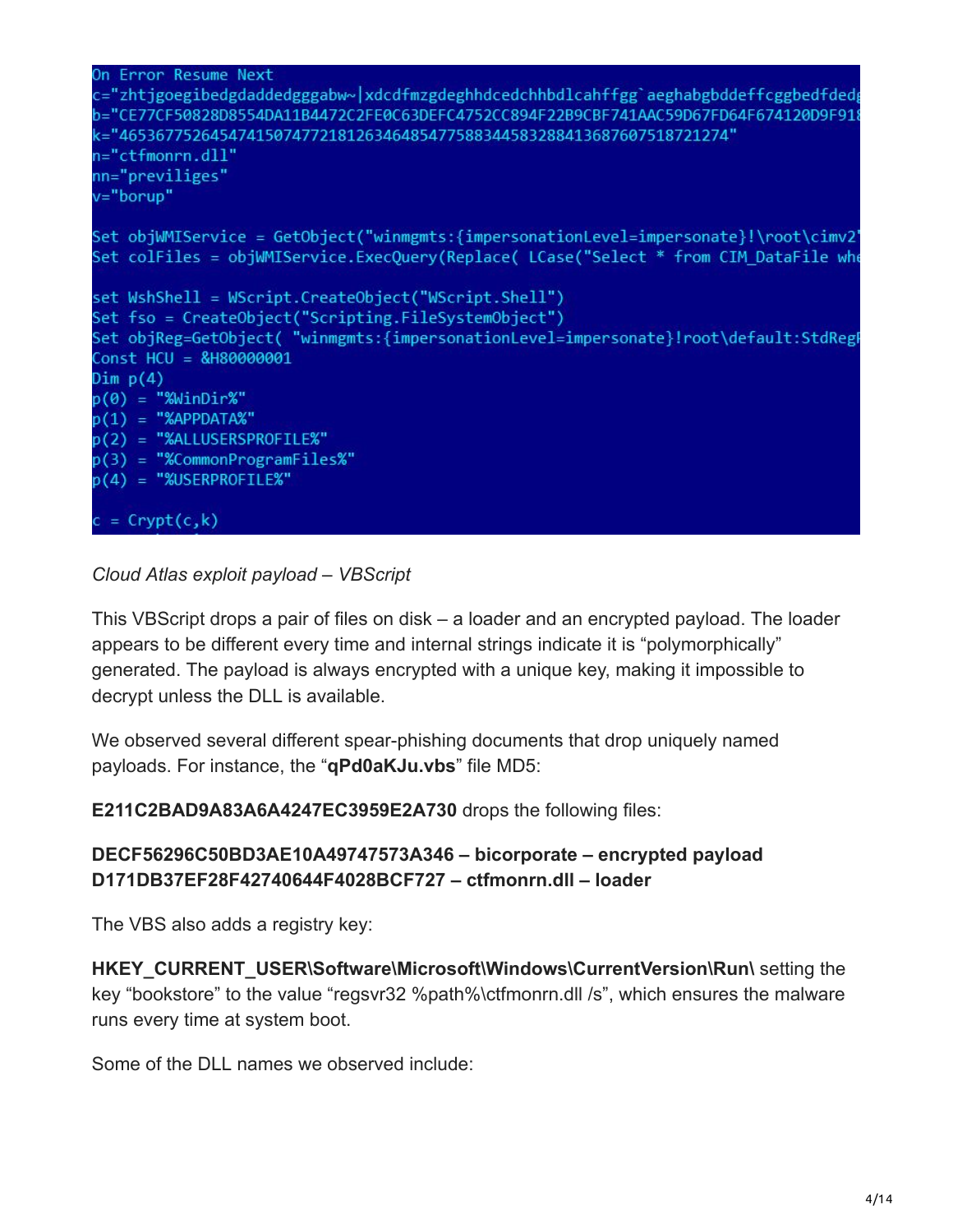**f4e15c1c2c95c651423dbb4cbe6c8fd5 – bicorporate.dll 649ff144aea6796679f8f9a1e9f51479 – fundamentive.dll 40e70f7f5d9cb1a669f8d8f306113485 – papersaving.dll 58db8f33a9cdd321d9525d1e68c06456 – previliges.dll f5476728deb53fe2fa98e6a33577a9da – steinheimman.dll**

Some of the payload names include:

**steinheimman papersaving previliges fundamentive bicorporate miditiming damnatorily munnopsis arzner redtailed roodgoose acholias salefians wartworts frequencyuse nonmagyar shebir getgoing**

The payload includes an encrypted configuration block which contains information about the C&C sever: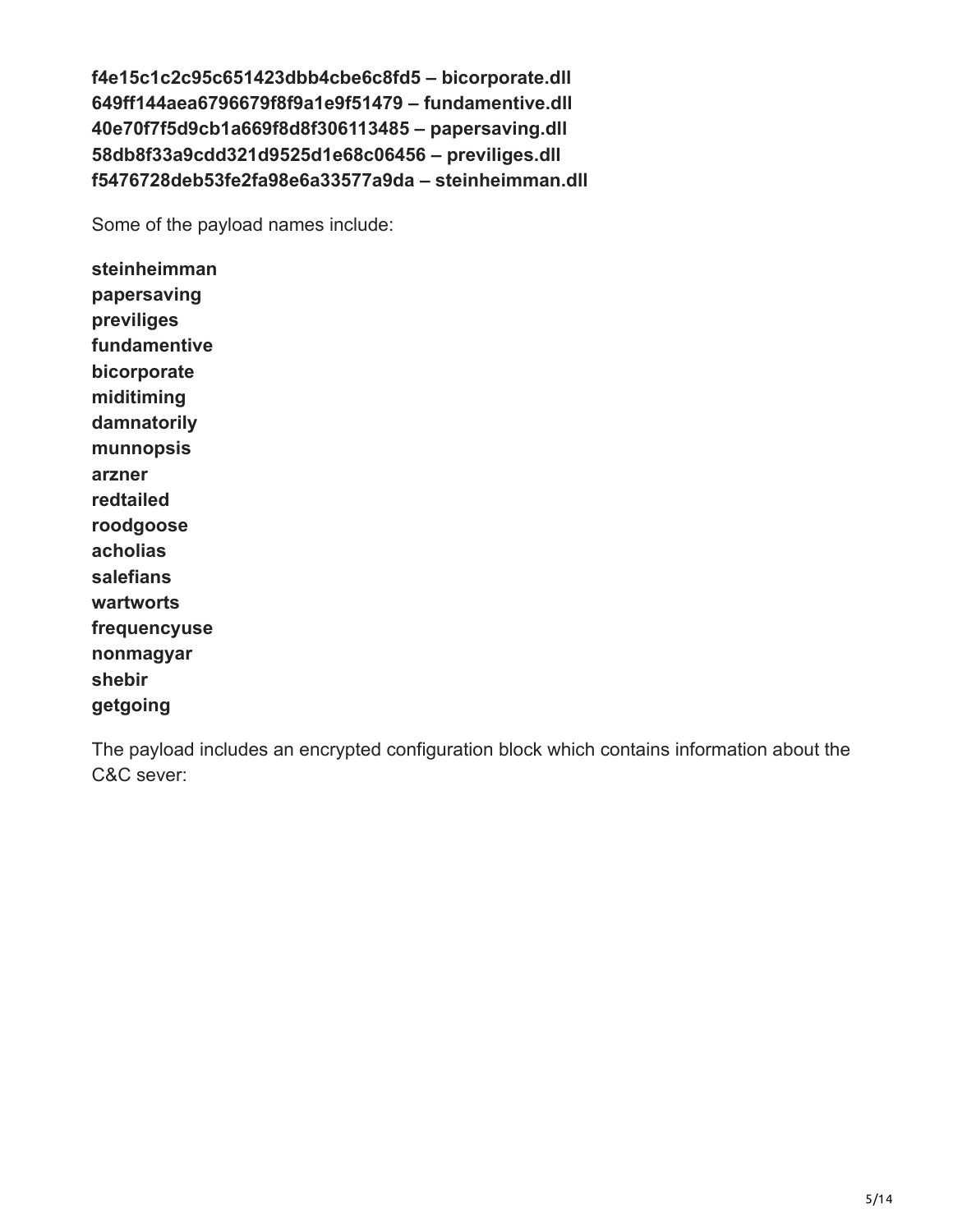| 3A 2F 2F 77<br>68<br>74 74<br>-70                | 62 64<br>61<br>76 2E 63 6C<br>65.                   | http://webdav.cl                    |
|--------------------------------------------------|-----------------------------------------------------|-------------------------------------|
| 63 6F<br>64<br>6D 65 2E<br>6F<br>75              | 69 6D 6D 34 32<br>6D<br>2F<br>62                    | oudme.com/bimm42                    |
| 2F<br>43<br>6C<br>6F<br>75 64<br>36<br>37        | 69<br>76<br>65 2F 00 00<br>72<br>44                 | 76/CloudDrive/                      |
| 00<br>00<br>00<br>00<br>00<br>00 00<br>00        | 00 00<br>00<br>00<br>00<br>00<br>00<br>00           |                                     |
| 00<br>00<br><b>øø</b><br>00<br>00<br>00<br>00 00 | 00<br><b>00</b><br>00<br>00<br>00<br>00<br>00 00    |                                     |
| 00<br>00<br>00<br>00<br>00<br>00 00<br>00        | 00<br>00<br>00<br>00<br>00<br>00 00<br>00           |                                     |
| 00<br>00<br>00<br>00<br>00<br>00<br>00<br>00     | 00<br>00<br>00<br>00 00<br>00<br>00<br>00           |                                     |
| 00<br>00<br>00<br>00<br>00<br>00<br>-00<br>00    | 00<br>00<br>00<br>00<br>00 00<br>00<br>00           |                                     |
| 62<br>69<br>6 <sub>D</sub><br>6D 34 32<br>37 36  | <b>a</b><br>00<br>00<br>00 00<br>00 00<br>00        | bimm4276                            |
| 00<br>00<br>00<br>00<br>00<br>00 00<br>00        | 00<br>00<br>00<br>00<br>00<br>00<br>00<br>-00       |                                     |
| 00<br>00<br>00<br>00<br>00<br>00<br>00<br>00     | 00<br>00<br>00<br>00<br>00<br>00 00<br>00           |                                     |
| 00<br>00<br>00<br>00<br>00<br>00<br>00<br>00     | 00<br>00<br>00<br>00<br>00<br>00<br>00 61           |                                     |
| 68 4F<br>6D<br>AB<br>30<br>30<br>4D 4C           | 49 45 34 00<br>31<br>52<br>50<br>-73                | mK00MLhORPs1IE4                     |
| 00<br>00<br>00<br>00<br>00<br>00 00<br>00        | 00<br>00<br>00<br>00<br>00<br>00<br>00 00           |                                     |
| 00<br>00<br>00<br>00<br>00 00<br>00 00           | 00<br>00<br>00<br>00<br>00 00<br>00 00              |                                     |
| 00<br>00<br>00 00<br>00<br>00<br>00 00           | 00<br>00<br>00<br>00 00<br>00<br>00<br>00           |                                     |
| 00<br>00 00 50 30<br>71 6B<br>00                 | 56 66<br>6B 58 39 78 71<br>30                       | \0qk0VfkX9xq                        |
| 74 41 41 47 66 5C<br>38<br>5Α                    | 70 48 6E 6F 65 41<br>67<br>70                       | Z8tAAGf\pgpHnoeA                    |
| 38 66 51 49 42 64 5F<br>36                       | 00 00 00 00 00<br>54<br><b>5C</b><br>-33            | 68fQIBd_T3\                         |
| 00<br>00<br>00<br>00 00<br>00 00<br>90           | 00 00<br>00<br>00<br>00<br>00 00<br>00              |                                     |
| 00<br>00<br>00<br>00 00 5C 5F 55                 | 6F 50 4B<br>47 4F<br>72 47<br>4C.                   | ULGNrGoPK                           |
| <b>5C</b><br>31 5C 44 62 74<br>70<br>30          | 00 00 00 00<br>00<br>00<br>6E.<br>5C                | p0\1\Dbtn\                          |
| 00<br>00 00 00<br>00<br>00<br>00 00              | 00<br>00<br>00<br>00 00<br>00 00<br>00              |                                     |
| 00<br>90<br>00<br>00<br>00<br>00 00<br>90        | 00<br>00<br>00 00<br>00<br>00<br>00<br>00           |                                     |
| 00<br>00<br>00<br>00<br>00 00<br>80 00           | 00<br>00<br>00<br>28 00 00<br>04 00                 |                                     |
| 45<br>50<br>-53<br>00<br>00 00<br>00<br>00       | 33<br>00<br>00 00<br>47 49<br>4D<br>46              | FM <sub>3</sub><br><b>EPS</b><br>GI |
| 00<br>48 51<br>58 00<br>46<br>00<br>00           | 00<br>00 00<br>00 00<br>00<br>00<br>00              | F.<br><b>HQX</b>                    |
| 00<br>00<br>00<br>00<br>00<br>00 00<br>00        | 00<br>00<br>00<br>00<br>00<br>00<br>00 00           |                                     |
| 00<br>90<br>00<br>00<br>00<br>00<br>00 00        | 00<br>00<br>00<br>00<br>00<br><b>5F</b><br>31<br>00 | 1                                   |
| 73<br>5F 30<br>2D<br>35 64<br>2D<br>38           | 2D<br>32 73 00 00 00<br>5F<br>30                    | $-8s$ 0-5d 0-2s                     |

The information from the config includes a WebDAV URL which is used for connections, a username and password, two folders on the WebDAV server used to store plugins/modules for the malware and where data from the victim should be uploaded.

## **C&C communication**

The Cloud Atlas implants utilize a rather unusual C&C mechanism. All the malware samples we've seen communicate via HTTPS and WebDav with the same server "cloudme.com", a cloud services provider. According to their website, CloudMe is owned and operated by CloudMe AB, a company based in Linköping, Sweden.

(*Important note: we do not believe that CloudMe is in any way related to the Cloud Atlas group – the attackers simply create free accounts on this provider and abuse them for command-and-control*).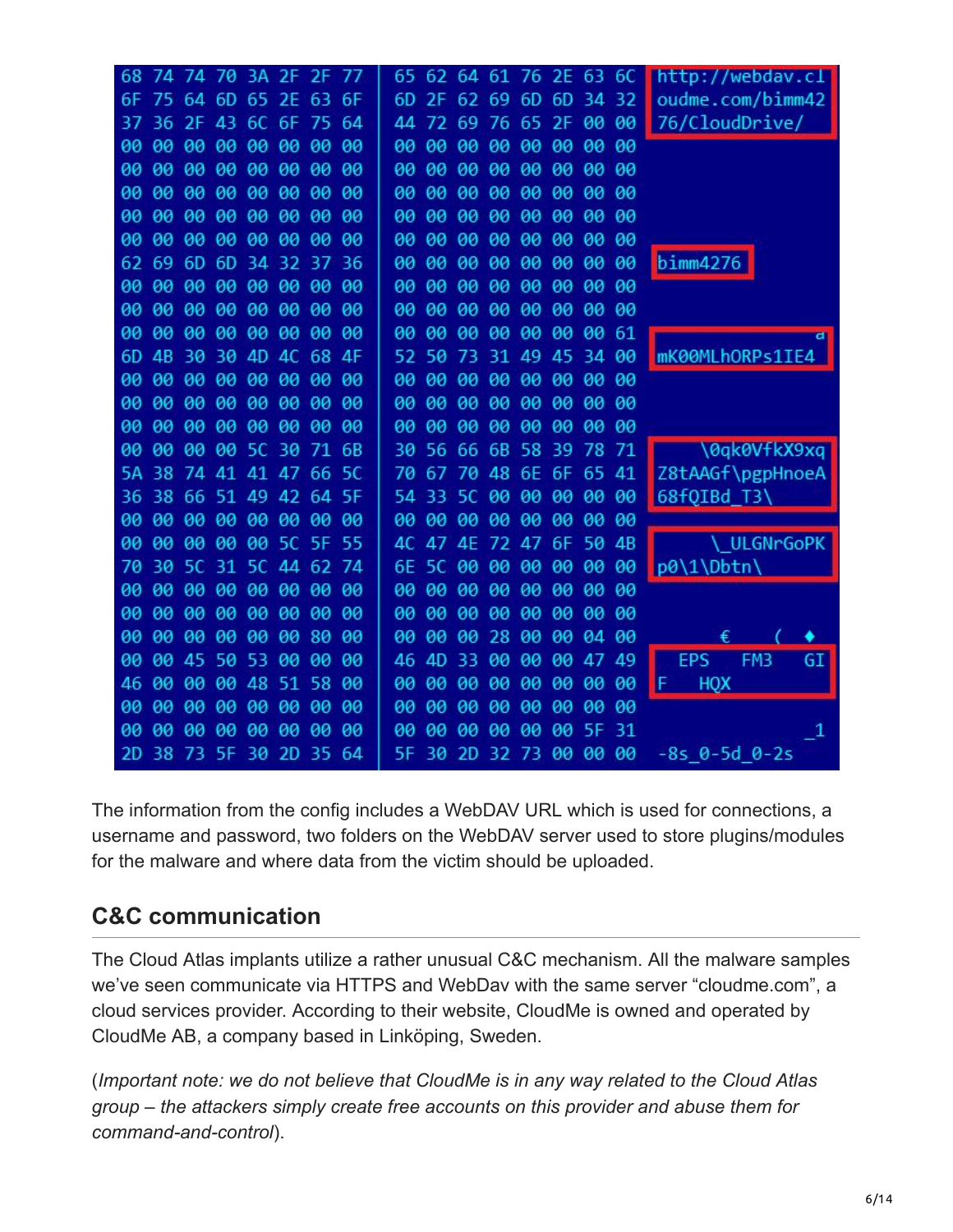

Each malware set we have observed so far communicates with a different CloudMe account though. The attackers upload data to the account, which is downloaded by the implant, decrypted and interpreted. In turn, the malware uploads the replies back to the server via the same mechanism. Of course, it should be possible to reconfigure the malware to use any Cloud-based storage service that supports WebDAV.

Here's a look at one such account from CloudMe:

My account

| Name                                                 |      |
|------------------------------------------------------|------|
| Arnold Corn                                          |      |
| E-mail                                               |      |
| corn6814@gmail.com                                   |      |
| Hide me in searches $\Box$                           |      |
| To save these settings, enter your CloudMe password. |      |
| Password:                                            | Save |
|                                                      |      |

The data from the account:

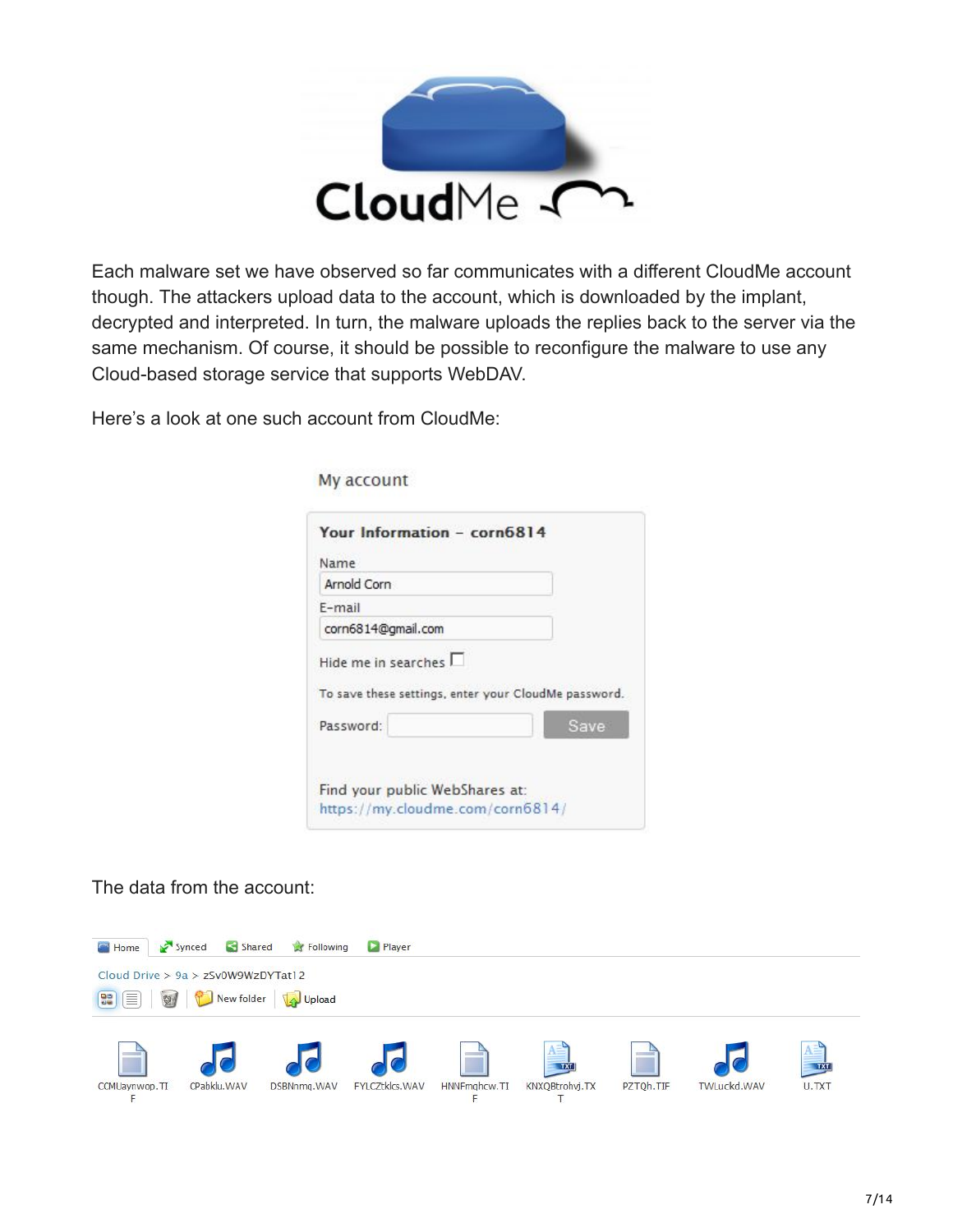The files stored in the randomly named folder were uploaded by the malware and contain various things, such as system information, running processes and current username. The data is compressed with LZMA and encrypted with AES, however, the keys are stored in the malware body which makes it possible to decrypt the information from the C&C.

We previously observed only one other group using a similar method – ItaDuke – that connected to accounts on the cloud provider **mydrive.ch**.

|                  |    | <b>CloudAtlas RedOctober</b> |
|------------------|----|------------------------------|
| Russia           | 15 | 35                           |
| Kazakhstan       | 14 | 21                           |
| <b>Belarus</b>   |    | 5                            |
| India            | 2  | 14                           |
| Czech Republic 2 |    | c 5                          |

### **Victim statistics: top 5 infected countries**

### **Similarities with RedOctober**

Just like with RedOctober, the top target of Cloud Atlas is Russia, followed closely by Kazakhstan, according to data from the Kaspersky Security Network (KSN). Actually, we see an obvious overlap of targets between the two, **with subtle differences which closely account for the geopolitical changes in the region that happened during the last two years**.

Interestingly, some of the spear-phishing documents between Cloud Atlas and RedOctober seem to exploit the same theme and were used to target the same entity at different times.

Cloud Atlas **RedOctober**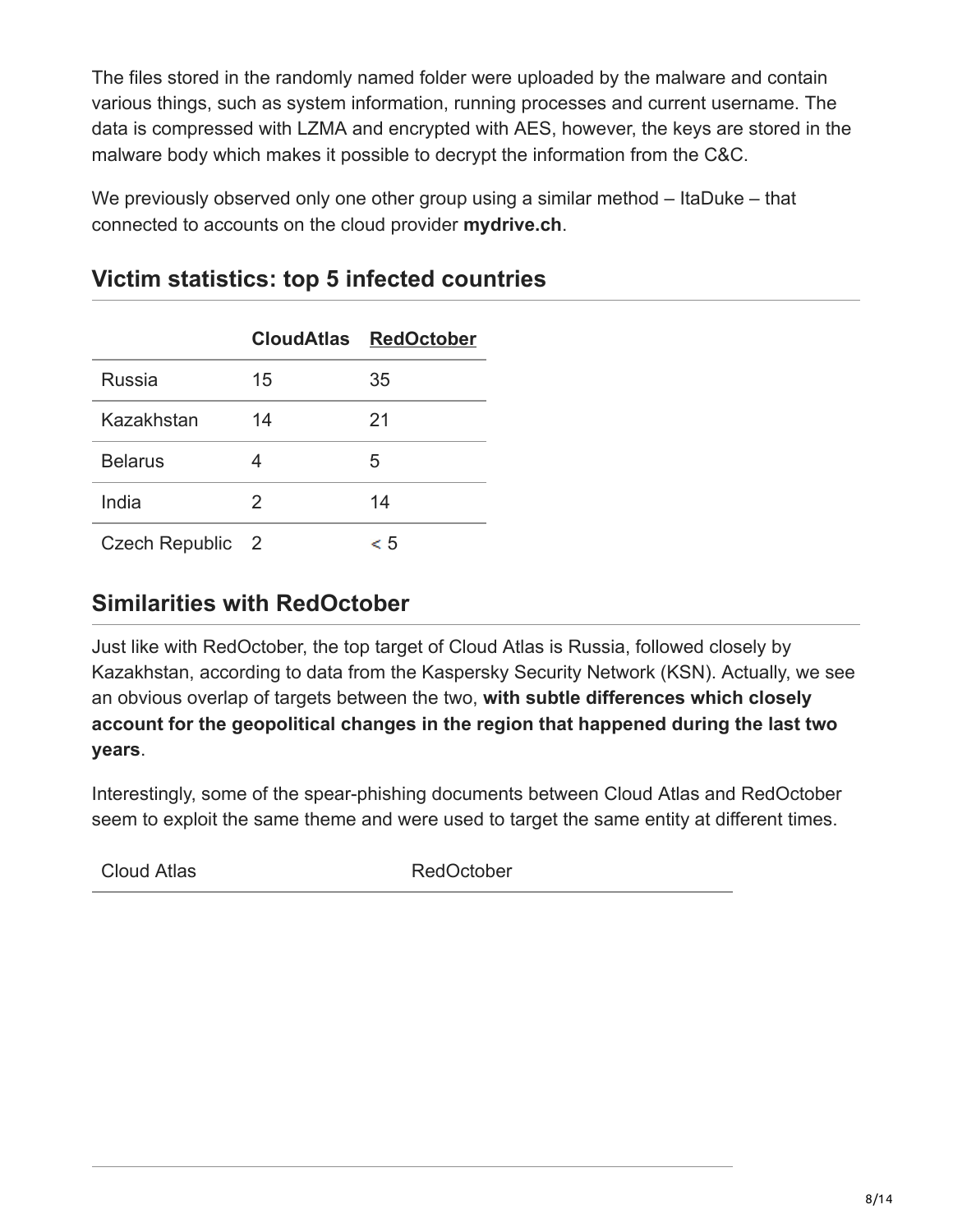

Both Cloud Atlas and RedOctober malware implants rely on a similar construct, with a loader and the final payload that is stored encrypted and compressed in an external file. There are some important differences though, especially in the encryption algorithms used – RC4 in RedOctober vs AES in Cloud Atlas.

The usage of the compression algorithms in Cloud Altas and RedOctober is another interesting similarity. Both malicious programs share the code for LZMA compression algorithm. In CloudAtlas it is used to compress the logs and to decompress the decrypted payload from the C&C servers, while in Red October the "scheduler" plugin uses it to decompress executable payloads from the C&C.

It turns out that the implementation of the algorithm is identical in both malicious modules, however the way it is invoked is a bit different, with additional input integrity checks added to the CloudAtlas version.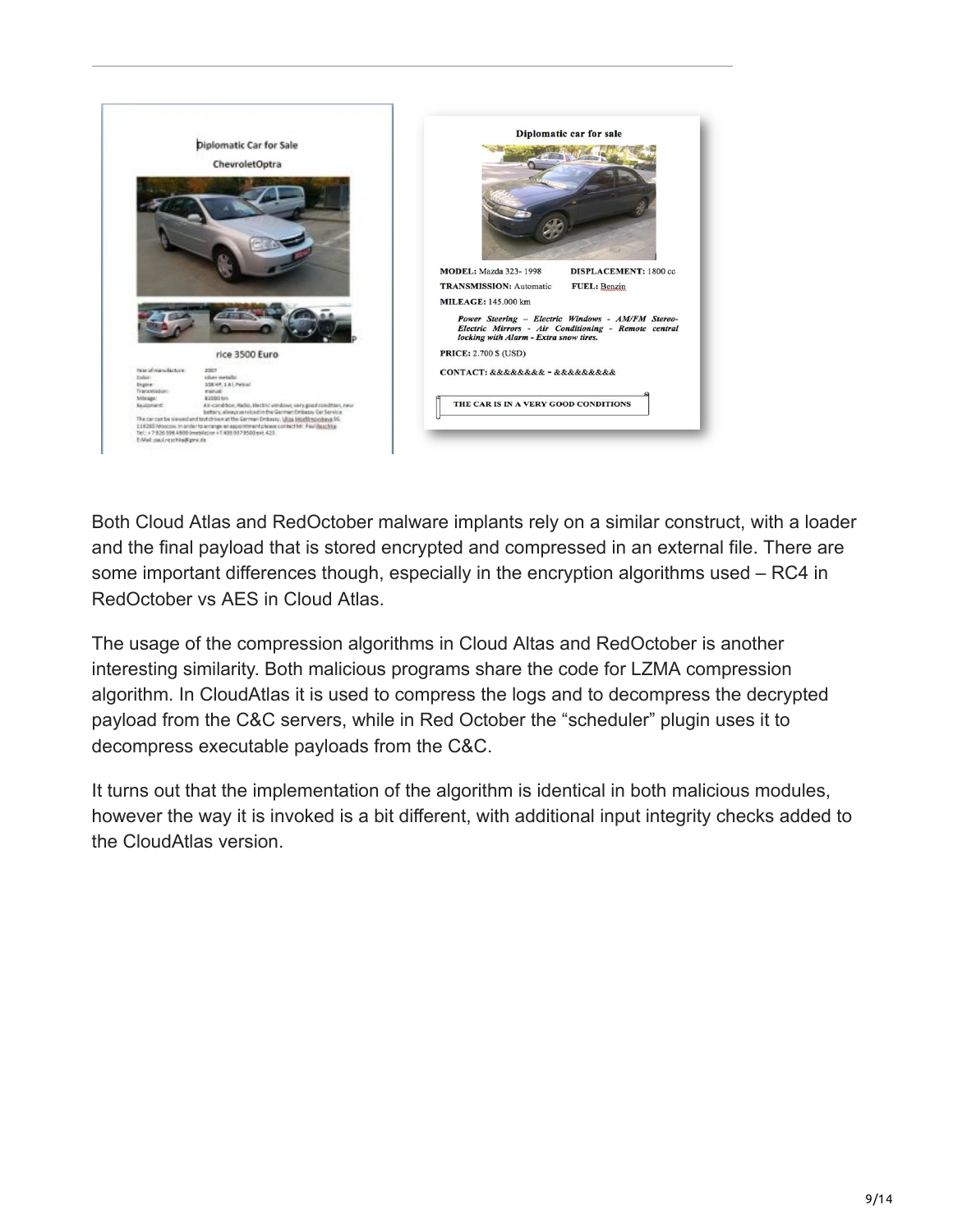

Another interesting similarity between the malware families is the configuration of the build system used to compile the binaries. Every binary created using the Microsoft Visual Studio toolchain has a special header that contains information about the number of input object files and version information of the compilers used to create them, the "Rich" header called so by the magic string that is used to identify it in the file.

We have been able to identify several RedOctober binaries that have "Rich" headers describing exactly the same layout of VC 2010 + VC 2008 object files. Although this doesn't necessarily mean that the binaries were created on the same development computer, they were definitely compiled using the same version of the Microsoft Visual Studio up to the build number version and using similar project configuration.

| Number of<br>object files,<br><b>CloudAtlas</b><br>loader | Number of object<br>files, Red October<br><b>Office plugin</b> | Number of object<br>files, Red October<br><b>Fileputexec plugin</b> | <b>HEX</b><br>compiler<br>version | Decoded<br>compiler<br>version     |
|-----------------------------------------------------------|----------------------------------------------------------------|---------------------------------------------------------------------|-----------------------------------|------------------------------------|
| 01                                                        | 01                                                             | 01                                                                  | 009D766F                          | <b>VC 2010</b><br>(build<br>30319) |
| 01                                                        | 01                                                             | 01                                                                  | 009B766F                          | <b>VC 2010</b><br>(build<br>30319) |
| 22                                                        | 2E                                                             | 60                                                                  | 00AB766F                          | <b>VC 2010</b><br>(build<br>30319) |
| 5B                                                        | 60                                                             | A <sub>3</sub>                                                      | 00010000                          |                                    |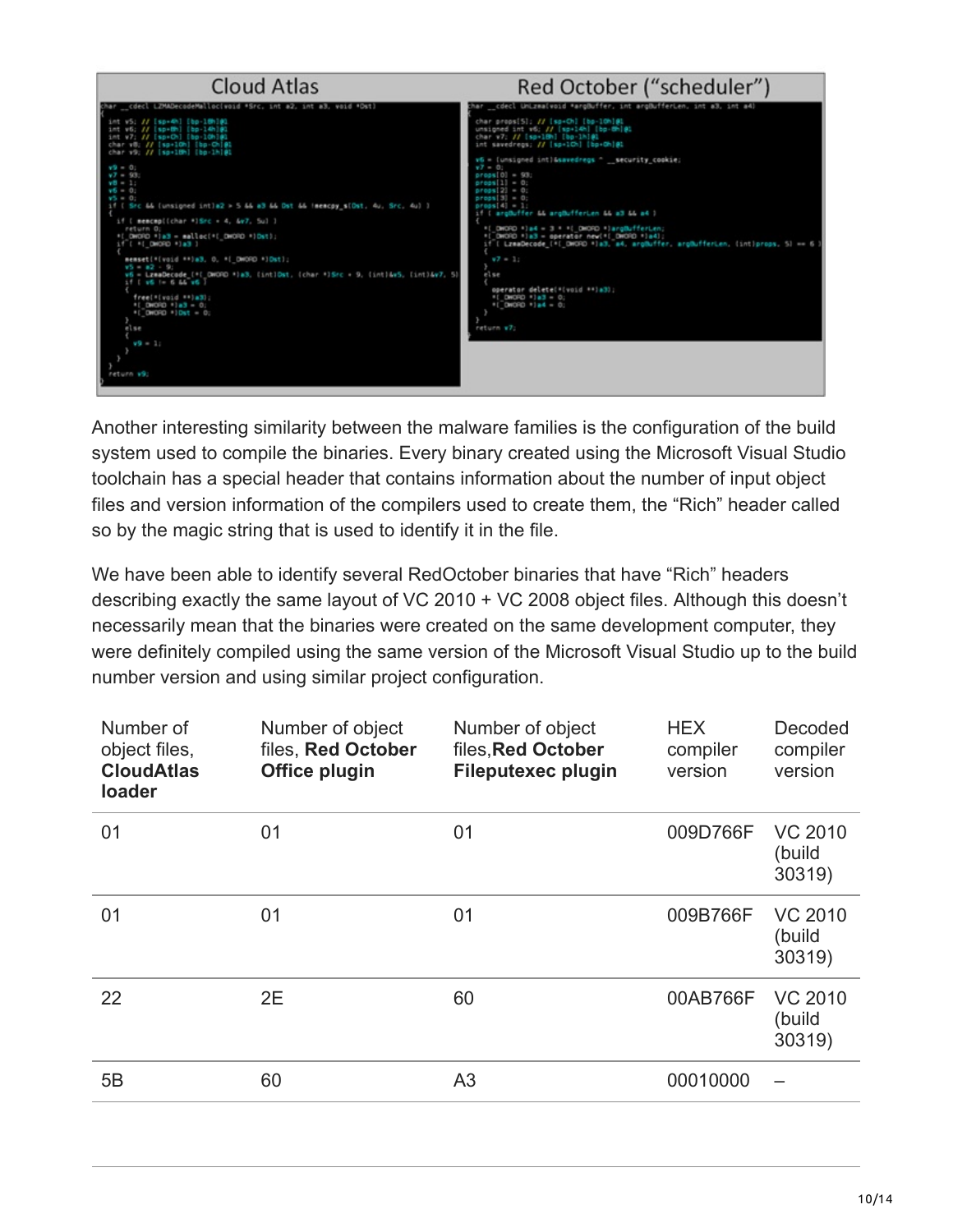| 05 | 07 | 11       | 00937809                           | <b>VC 2008</b><br>(build<br>30729) |
|----|----|----------|------------------------------------|------------------------------------|
| 72 | 5C | 00AA766F | <b>VC 2010</b><br>(build<br>30319) |                                    |
| 20 | 10 | 18       | 009E766F                           | <b>VC 2010</b><br>(build<br>30319) |

To summarize the similarities between the two:

|                                                      | <b>Cloud Atlas</b>               | <b>RedOctober</b>                       |
|------------------------------------------------------|----------------------------------|-----------------------------------------|
| Shellcode marker in spearphished<br>documents        | PT@T                             | PT@T                                    |
| Top target country                                   | <b>Russia</b>                    | <b>Russia</b>                           |
| Compression algorithm used for C&C<br>communications | <b>LZMA</b>                      | LZMA                                    |
| C&C servers claim to be / redirect to                | <b>BBC</b> (mobile<br>malware)   | <b>BBC</b>                              |
| Compiler version                                     | <b>VC 2010 (build)</b><br>30319) | VC 2010 (build 30319)<br>(some modules) |

Finally, perhaps the strongest connection comes from targeting. Based on observations from KSN, **some of the victims of RedOctober are also being targeted by CloudAtlas**. In at least one case, the victim's **computer was attacked only twice in the last two years**, with only **two malicious programs** – **RedOctober** and **Cloud Atlas**.

These and other details make us believe that CloudAtlas represents a rebirth of the RedOctober attacks.

#### **Conclusion**

Following big announcements and public exposures of targeted attack operations, APT groups behave in a predictable manner. Most Chinese-speaking attackers simply relocate C&C servers to a different place, recompile the malware and carry on as if nothing happened.

Other groups that are more nervous about exposure go in a hibernation mode for months or years. Some may never return using the same tools and techniques.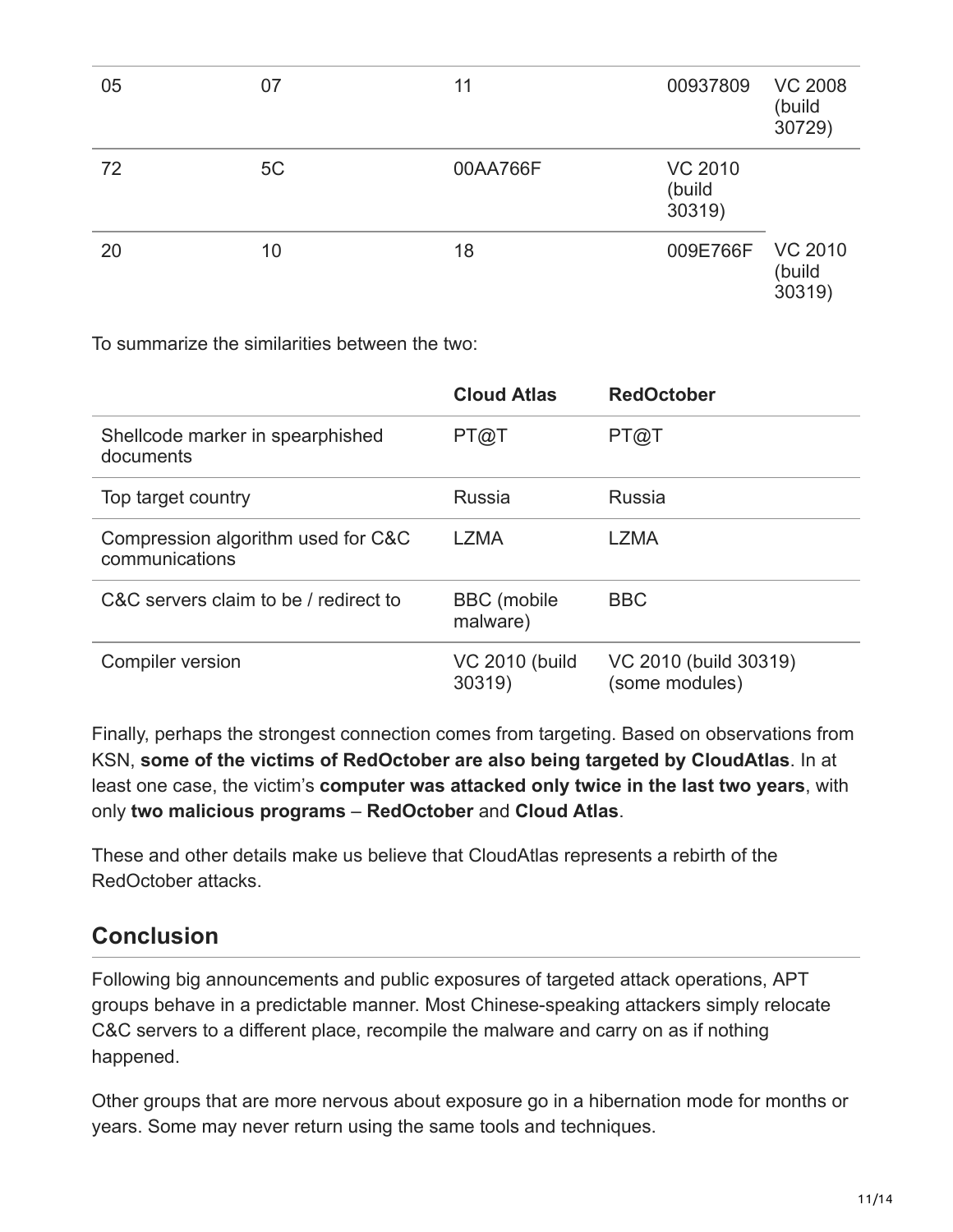However, when a major cyber-espionage operation is exposed, the attackers are unlikely to **completely shut down everything**. They simply go offline for some time, completely reshuffle their tools and return with rejuvenated forces.

#### **We believe this is also the case of RedOctober, which makes a classy return with Cloud Atlas.**

Kaspersky products detect the malware from the Cloud Atlas toolset with the following verdicts:

Exploit.Win32.CVE-2012-0158.j Exploit.Win32.CVE-2012-0158.eu Exploit.Win32.CVE-2012-0158.aw Exploit.MSWord.CVE-2012-0158.ea HEUR:Trojan.Win32.CloudAtlas.gen HEUR:Trojan.Win32.Generic HEUR:Trojan.Script.Generic Trojan-Spy.Win32.Agent.ctda Trojan-Spy.Win32.Agent.cteq Trojan-Spy.Win32.Agent.ctgm Trojan-Spy.Win32.Agent.ctfh Trojan-Spy.Win32.Agent.cter Trojan-Spy.Win32.Agent.ctfk Trojan-Spy.Win32.Agent.ctfj Trojan-Spy.Win32.Agent.crtk Trojan-Spy.Win32.Agent.ctcz Trojan-Spy.Win32.Agent.cqyc Trojan-Spy.Win32.Agent.ctfg Trojan-Spy.Win32.Agent.ctfi Trojan-Spy.Win32.Agent.cquy Trojan-Spy.Win32.Agent.ctew Trojan-Spy.Win32.Agent.ctdg Trojan-Spy.Win32.Agent.ctlf Trojan-Spy.Win32.Agent.ctpz Trojan-Spy.Win32.Agent.ctdq Trojan-Spy.Win32.Agent.ctgm Trojan-Spy.Win32.Agent.ctin Trojan-Spy.Win32.Agent.ctlg Trojan-Spy.Win32.Agent.ctpd Trojan-Spy.Win32.Agent.ctps Trojan-Spy.Win32.Agent.ctpq Trojan-Spy.Win32.Agent.ctpy Trojan-Spy.Win32.Agent.ctie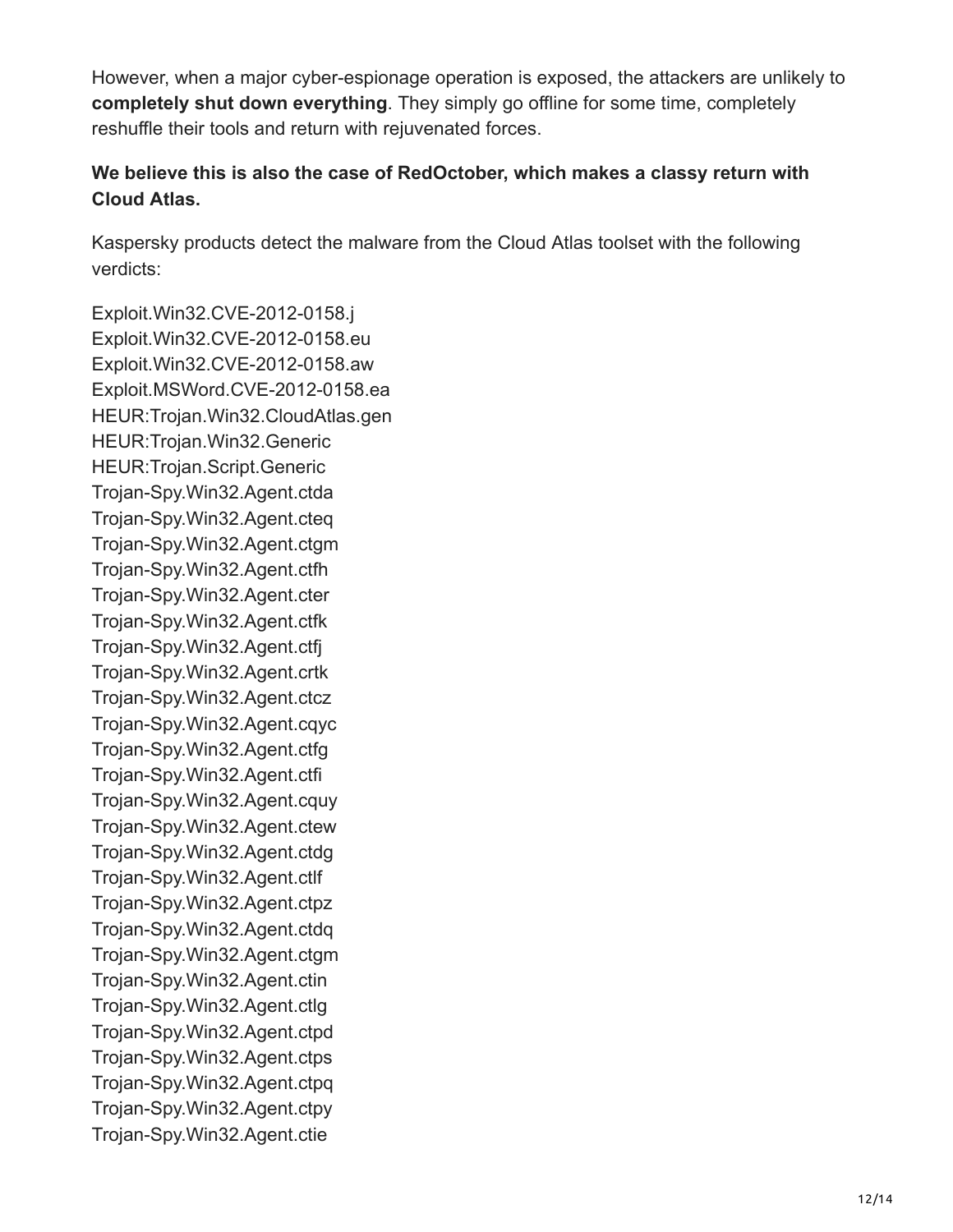Trojan-Spy.Win32.Agent.ctcz Trojan-Spy.Win32.Agent.ctgz Trojan-Spy.Win32.Agent.ctpr Trojan-Spy.Win32.Agent.ctdp Trojan-Spy.Win32.Agent.ctdr Trojan.Win32.Agent.idso Trojan.Win32.Agent.idrx HEUR:Trojan.Linux.Cloudatlas.a Trojan.AndroidOS.Cloudatlas.a Trojan.IphoneOS.Cloudatlas.a

#### **Parallel research:**

[Blue Coat Exposes Inception Framework](https://www.bluecoat.com/security-blog/2014-12-09/blue-coat-exposes-%E2%80%9C-inception-framework%E2%80%9D-very-sophisticated-layered-malware)

#### SUBSCRIBE NOW FOR KASPERSKY LAB'S APT INTELLIGENCE REPORTS

- [APT](https://securelist.com/tag/apt/)
- [Cyber espionage](https://securelist.com/tag/cyber-espionage/)
- [Malware Descriptions](https://securelist.com/tag/malware-descriptions/)
- [Targeted attacks](https://securelist.com/tag/targeted-attacks/)
- [Trojan-Spy](https://securelist.com/tag/trojan-spy/)

Authors

Expert [GReAT](https://securelist.com/author/great/)

Cloud Atlas: RedOctober APT is back in style

Your email address will not be published. Required fields are marked \*



Table of Contents

GReAT webinars